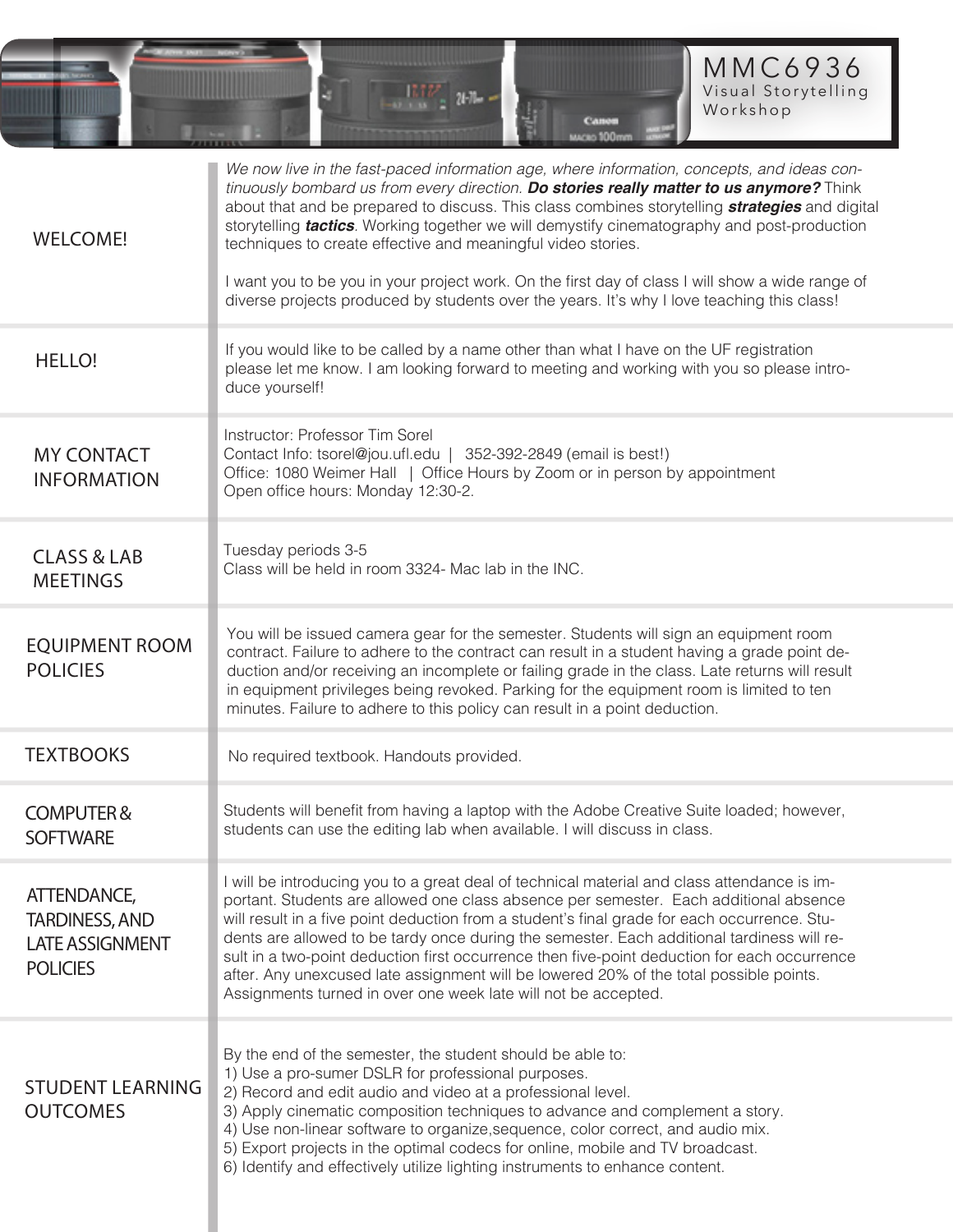

### **STUDENTS WITH DISABILITIES**

Students requesting classroom accommodation must first register with the Dean of Students Office. The Dean of Students Office will provide documentation to the student who must then provide this documentation to the Instructor when requesting accommodation.

#### **UF HONOR CODE**

UF students are bound by The Honor Pledge which states, "We, the members of the University of Florida community, pledge to hold ourselves and our peers to the highest standards of honor and integrity by abiding by the Honor Code. On all work submitted for credit by students at the University of Florida, the following pledge is either required or implied: "On my honor, I have neither given nor received unauthorized aid in doing this assignment."

The Honor Code (http://www.dso.ufl.edu/sccr/process/student-conduct-honor-code/) specifies a number of behaviors that are in violation of this code and the possible sanctions. Furthermore, you are obligated to report any condition that facilitates academic misconduct to appropriate personnel.

#### **HELP WITH COPING**

The UF Counseling and Wellness Center is a terrific, free resource for any student who could use help managing stress or coping with life. The center, at 3190 Radio Road on campus, is open for appointments and emergency walk-ins from 8 a.m. to 5 p.m. Monday through Friday. To make an appointment or receive after-hours assistance, call 352-392-1575.

### **COURSE EVALUATIONS**

Students are expected to provide professional and respectful feedback on the quality of instruction in this course by completing course evaluations online via GatorEvals. Guidance on how to give feedback in a professional and respectful manner is available at https://gatorevals.aa.ufl.edu/students/. Students will be notified when the evaluation period opens, and can complete evaluations through the email they receive from GatorEvals, in their Canvas course menu under GatorEvals, or via **https://ufl.** bluera.com/ufl/. Summaries of course evaluation results are available to students at https://gatorevals. aa.ufl.edu/public-results/ ,

|                                               |                                                                                                                                                                                                                                                                                                                                                                                                                                               | <b>GRADING SCALE</b>                                                                                       |                                                                                                    |
|-----------------------------------------------|-----------------------------------------------------------------------------------------------------------------------------------------------------------------------------------------------------------------------------------------------------------------------------------------------------------------------------------------------------------------------------------------------------------------------------------------------|------------------------------------------------------------------------------------------------------------|----------------------------------------------------------------------------------------------------|
| ASSIGNMENTS,<br>PROJECTS, &<br><b>GRADING</b> | Cinematography/editing assignments  45 PTS<br>Social media research presentation  5 PTS                                                                                                                                                                                                                                                                                                                                                       | 94% or higher<br>90%-93%<br>88%-89%<br>84%-87%<br>80%-83%<br>78%-79%<br>74%-77%<br>70%-73%<br>64% or below | $= A$<br>$= A$ -<br>$= B +$<br>$= B$<br>$= B$ -<br>$= C +$<br>$= C$<br>$= C$ -<br>$= D$<br>$=$ $F$ |
| <b>FORMAT OF</b><br><b>CLASS</b>              | MMC6936 will have a series of <b>hands-on assignments</b> designed to reinforce profession-<br>al production skills needed for digital storytelling. All classes are designed to reinforce<br>specific production skills needed to complete assignments. All assignments are designed<br>to reinforce production skills needed to complete the course campaign projects as well as<br>prepare for your professional masters capstone project. |                                                                                                            |                                                                                                    |

## **UNIVERSITY POLICIES**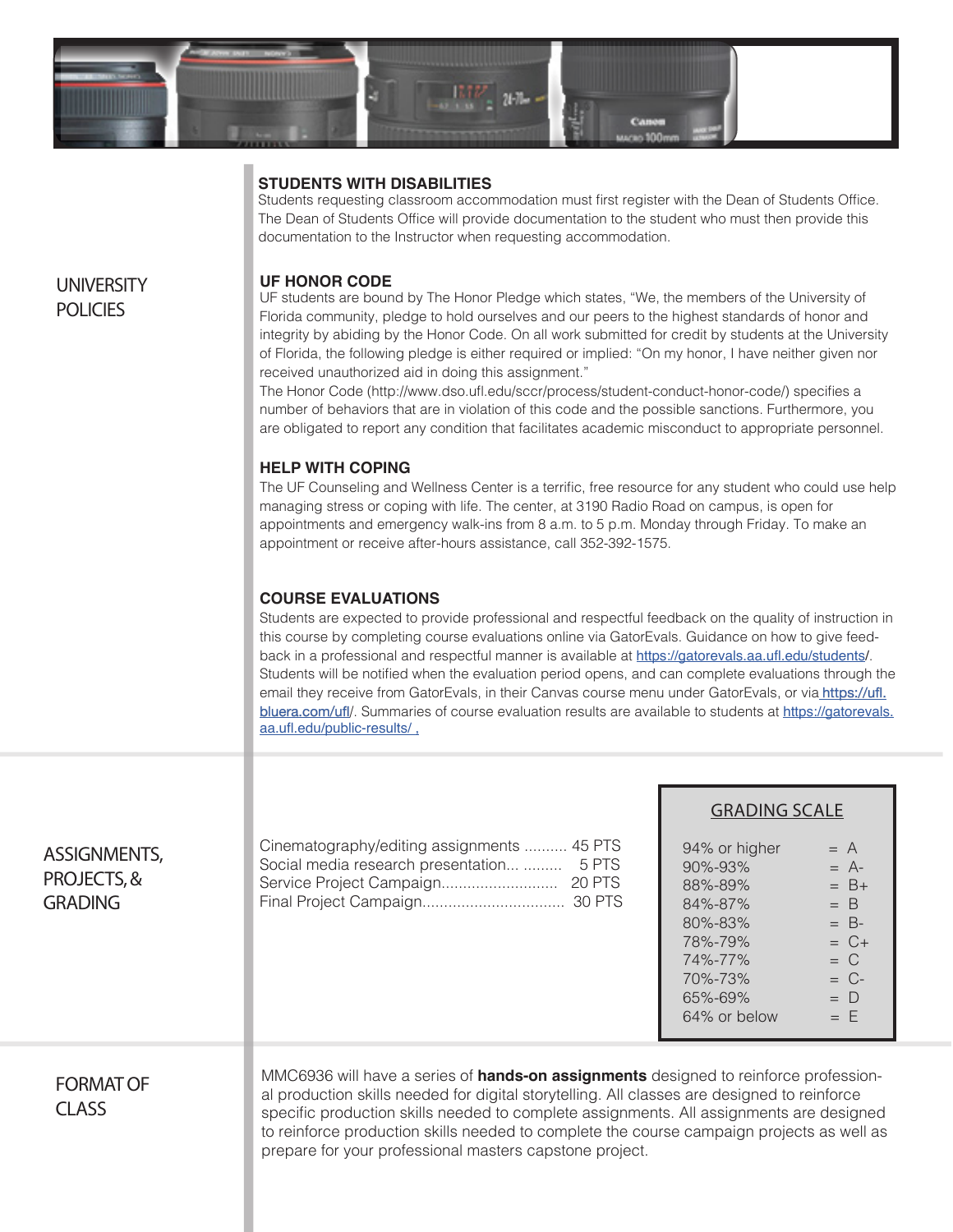

# **ASSIGNMENTS**

See Canvas for descriptions and due dates

ASSIGNMENT 1) Techincal practice ASSIGNMENT 2) Shooting and framing ASSIGNMENT 3) Editing in Premiere ASSIGNMENT 4) Edit pacing ASSIGNMENT 5) Practice Interview edit and b-roll ASSIGNMENT 6) Shoot practice interview and b-roll ASSIGNMENT 7) Photography principles ASSIGNMENT 8) Cinematography challenge one ASSIGNMENT 9) Cinematography challenge two Service project campaign Final project pitch Final project campaign